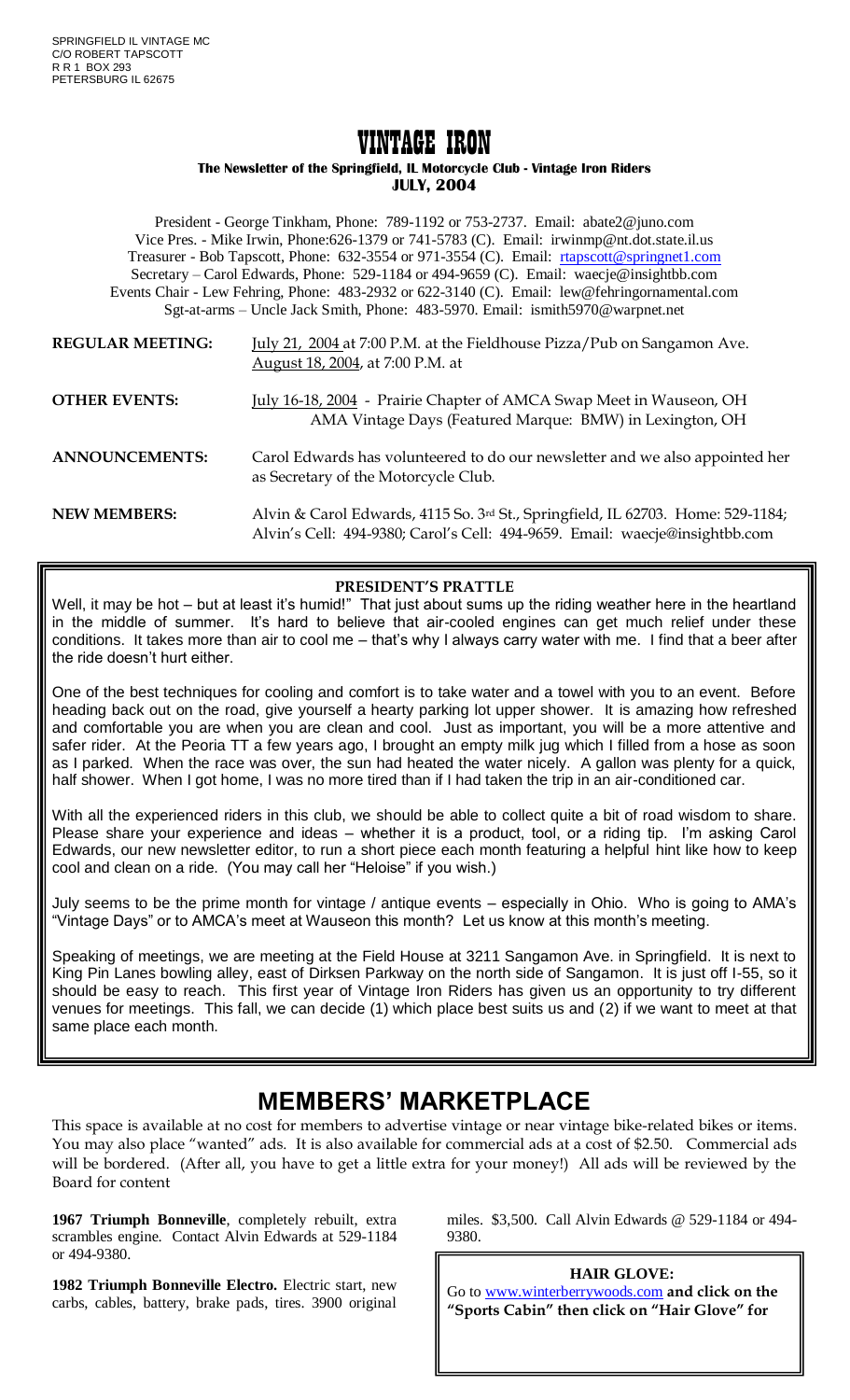#### **details. Pretty cool – and it'll help keep long hair from getting tangled when you ride.**

#### **EVENTS**

Lew Fehring and Tully Williams are working on a nostalgia run focusing on the 50's! Let them know if you have any ideas.

In the planning stage….this fall, we would like to have a run up to western Illinois for an overnight campout. Reservations will be required. Donations will be needed for food, drinks, etc. No hotel expenses will be involved, as this will be on private property.

Volunteers are still needed for the July  $23<sup>rd</sup>$  event at the Menard County Fairgrounds. Contact Tully Williams.

#### **"Vintage Visdom"**

A cheap way to laminate your insurance card is by using clear packing tape on both sides. Protected like this, the card is not ground to dust by tools rattling around with it and is not dissolved by battery acid fumes.

Collect condensation from the house air conditioner. This is essentially de-ionized water which can be used in batteries.

JC Whitney still offers a 6 volt halogen headlight bulb. It is the H4 style and is rated at 60/55W high/low. It sells for \$11.99. You will need a headlight body with lens for this bulb. JC Whitney sells these also.

The cheapest place in Springfield to get a motorcycle lift is still Harbor Freight. It sells for \$60.

Our club can always use contributions, so if you've quit smoking (or drinking), why not donate a few of those bucks to the Club!

### MEMBER PROFILE

Each month we plan to profile a member – hobbies, jobs, family, etc. This month we profile **President George Tinkham**.

**Age:** 57 years old **Profession:** Semi-retired lawyer **Residence:** Springfield, Illinois

**Motorcycles currently owned:** '56 Harley KHK, '48 Indian Chief, '64 BMW R69S, & 1984 Moto Guzzi V65Sp. I also am restoring a 1966 Honda Benly 150cc.

**Background in motorcycling:** Been riding seriously for over 40 years. Founding member of A.B.A.T.E. of Illinois and of Springfield Milers BMW MC. Convinced Illinois Appellate Court to rule the motorcycle ban by Springfield Park District was illegal. Continues to provide legal services to A.B.A.T.E.

**Why interested in older motorcycles**: Originally, these were the only bikes I could afford. It was more important to buy a motorcycle that was right for me than it was to get a new machine. I figured I could always fix an old machine, but I couldn't remanufacture a wrong bike into a right one. I only sold one motorcycle in my life. I rode 'em until they were no longer reliable and then found a replacement.

**Why interested in SIVMC:** Heaven help me, I am just not as handy with the wrenches as I used to be. Also, it seems to be progressively harder to find parts and information about my motorcycles. I very much need the help of others whose expertise exceeds my own. Just as importantly, I truly like riding my bikes. As a very wise rider once told me: "It's all about the ride!" This club affords an opportunity to associate with people with similar interests.

**Other related interests:** I am an Eagle Scout and enjoy outdoors activities, like camping. My favorite meals are cooked over an open fire. These skills, plus first aid, sometimes come in handy on motorcycle outings. I have perhaps the world's largest collection of motorcycling songs.

## **MEMBER REPORTS**

Heard in the wind….Dave Young is a backslider! He reportedly bought an older model Harley. We understand that he wanted to ride at night, and was tired of riding alone!

We would like to feature workshops of the members, as we have various types of set-ups. If you would like to have YOUR workshop featured, please get in touch with George.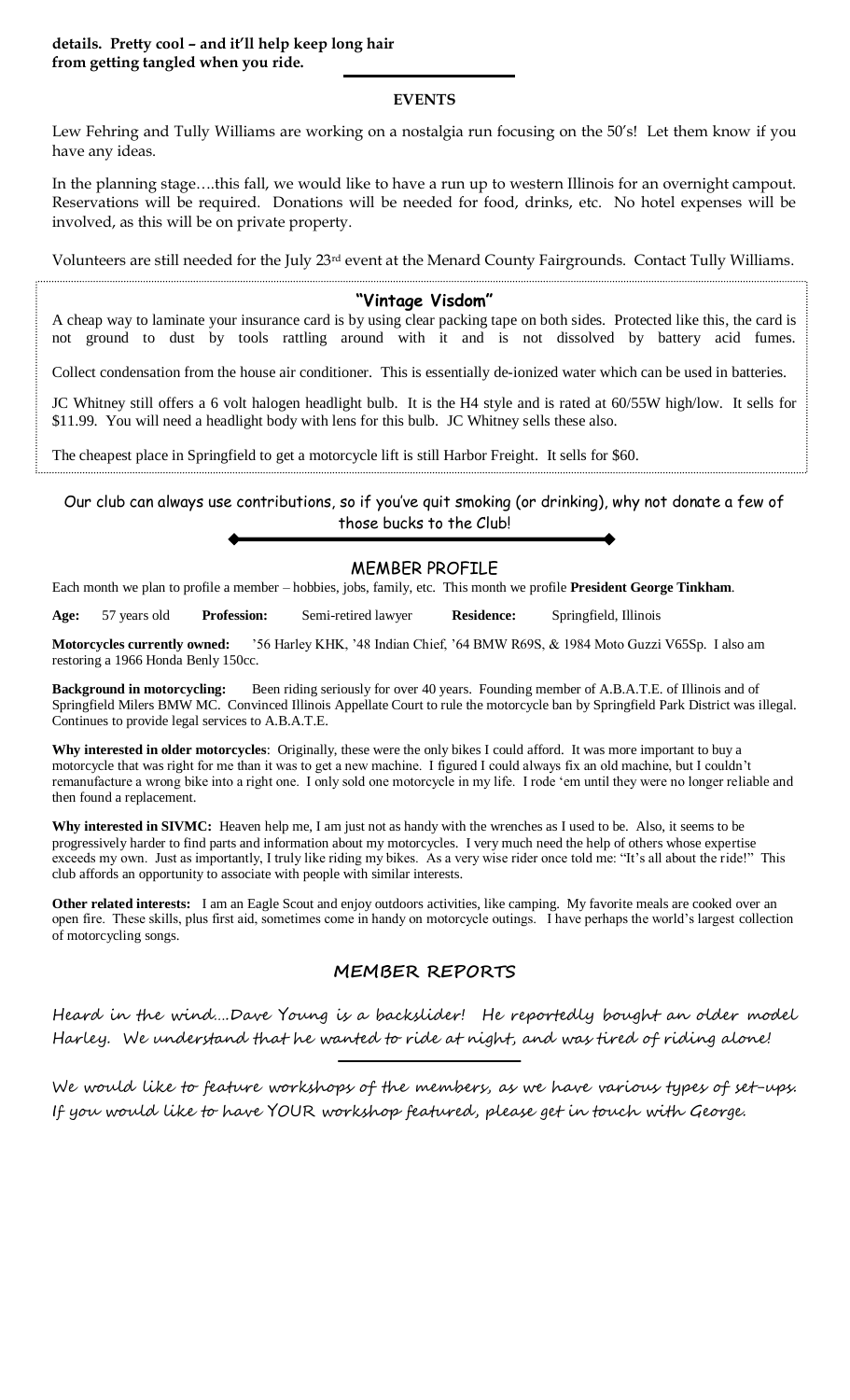#### **MINUTES OF MEETING Springfield (IL) Vintage Motorcycle Club Top Cat's Chill & Grill June 16, 2004**

Meeting called to order at 7:20 P.M. by President George Tinkham. He reported that we are trying out various places to meet with the goal of settling on a permanent meeting place. This fall, we can review the places we have met and decide which one is right for us.

**Financial Secretary Report** – Financial Secretary Bob Tapscott introduced Carol Edwards (wife of member Alvin Edwards), who has volunteered to take over the newsletter, *Vintage Iron*. Carol was asked if she would also do secretarial duties, to which she agreed. Motion made and seconded to approve her appointment. Motion carried.

Bob reported that there is \$420.50 in the treasury and that we now have 52 members. He also distributed a new roster. Motion made and seconded to accept the report of the Financial Secretary. Motion carried.

#### **Bylaws Report** – None.

**Events** – Lew Fehring thanked Kenny Miller and Roger Hatcher for putting together the ride to Kampsville.

There is a race at the Menard County Fairgrounds on Friday, July 23rd. Tully Williams said they need volunteers for flagging, etc. Dave Lefferts is trying to raise \$900 as a match for another \$900 to put on a fireworks show. The hat was passed and \$140 was raised tonight.

Toward the end of the month there are races at the IL State Fairgrounds and more – AHRMA Race – on Sunday, July 4<sup>th</sup>. Cost to get in the infield is \$10.00.

This weekend is the ABATE State Party in Altamont, IL, and the Ohio races are in July as mentioned in the June issue of *Vintage Iron*.

T-shirts with Indian logo are still available.

**New Acquisitions** – Roy Sims has a lot of bike parts with him for sale. Mike Irwin found a carburetor for Dave Yost. Dave proudly showed this new acquisition to those present.

**Old Business** – Mike Irwin reported on the new club logo and the members viewed artists' renderings. One in particular stood out and it will be modified somewhat before we adopt anything.

**New Business** – Lew Fehring suggested that we get a banner to set up by our bike displays at races. We are waiting finalization of the logo before getting banners, T-shirts, etc. Paul Pickford suggested we may want to ask Budweiser to make a banner for us for free.

**Miscellaneous** – Leroy Solomon's son was badly injured in a motorcycle accident at the corner of Jefferson and MacArthur. Leroy especially complimented his friend for laying down his new bike to protect his son from traffic. It was suggested that someone in the club should inquire about getting this dangerous intersection investigated because of its uneven pavement.

Mike Irwin reported on the ride at The Springfield Mile. Kampsville trip was reviewed in the June issue of *Vintage Iron.*

Motion made and seconded to adjourn. Motion carried.

Editor's Note: We need a calling committee for the newspaper. Duties would include gathering and reporting news items to me for Vintage Iron newsletter. I volunteered to put together the newsletter, but I can't do it without YOUR input. Even if you don't want to be on a committee, please call me with any tidbits that should go in the newsletter.

Please call me (Carol Edwards) at **529-1184** if you would be willing to serve on this committee. Thanks.